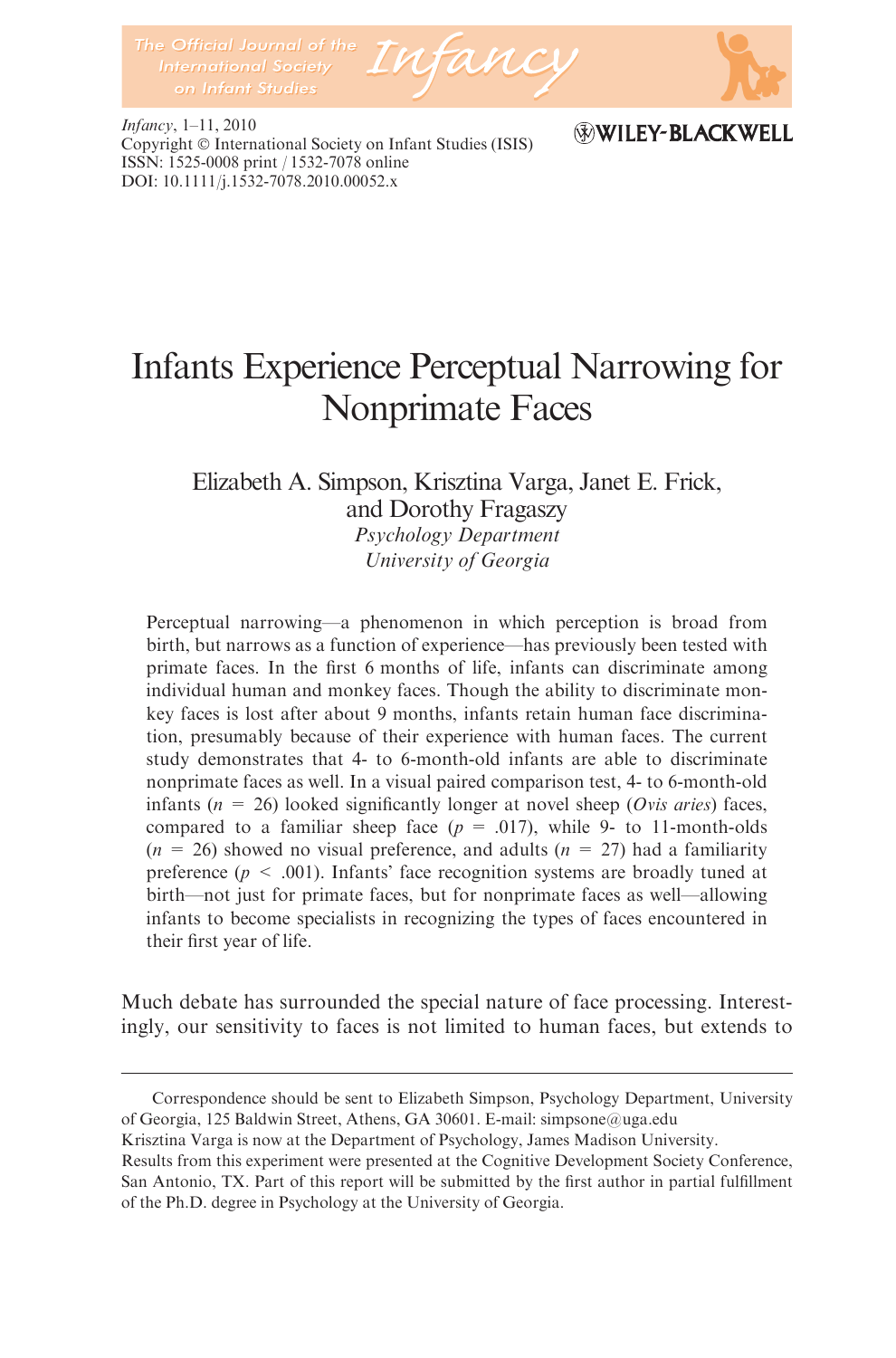the faces of other animals. Research suggests that young infants (e.g., younger than 6 months old) may be better than adults at discriminating faces of nonhuman animals. Pascalis, de Haan, and Nelson (2002) found 6-montholds, 9-month-olds, and adults could discriminate human faces, but only 6 month-olds could discriminate monkey faces (Pascalis et al., 2002). The authors concluded that this species-specific effect might reflect perceptual narrowing, a phenomenon that occurs for faces, much like that for speech sounds. For example, between 6- and 12-months of age, discrimination of speech sounds not in one's native language declines (Werker & Tees, 2005). Perceptual narrowing is dependent on experience; infants selectively discriminate among native phonemes, whereas discrimination of phonemes to which they are not exposed declines. Perceptual narrowing has been characterized as a fine-tuning of perception with age (Nelson, 2001). From birth, perception starts out broadly tuned to all stimuli, both relevant and irrelevant, but narrows during the first year of life (by about 9- to 12-months of age), processing relevant stimuli in greater depth. Perceptual narrowing is a widespread developmental phenomenon, that occurs for vocalizations (Vouloumanos, Hauser, Werker, & Martin, 2010), face-voice matching (Lewkowicz & Ghazanfar, 2006; Lewkowicz, Leo, & Simion, 2010; Pons, Lewkowicz, Sebastián-Gallés, & Soto-Faraco, 2009; see also Zangenehpour, Ghazanfar, Lewkowicz, & Zatorre, 2009), musical structure (Hannon & Trehub, 2005; Trehub & Hannon, 2006), and visual language processing (Weikum et al., 2007).

As suggested by Pascalis et al. (2002), perceptual narrowing also occurs for facial identity discrimination (i.e., recognizing whether a face is new or familiar). According to this view, rather than being born human face specialists, infants are born face generalists, and become human face experts with experience. Perceptual narrowing of facial identity occurs for face ethnicity (e.g., Kelly et al., 2007), gender (e.g., Quinn, Yahr, Kuhn, Slater, & Pascalis, 2002), and age (e.g., Cassia, Kuefner, Picozzi, & Vescovo, 2009).

It is unknown whether human infants' perceptual narrowing for facial identity occurs for nonprimates, as researchers have only examined phylogenetically closely related species (Old World monkeys and humans: Pascalis et al., 2002, 2005; Scott & Monesson, 2009) and companion animals (dogs and cats: Quinn & Eimas, 1996). Quinn and Eimas (1996) found that 3- to 4 month-old infants are able to discriminate facial identity for both cat and dog faces; however, these data cannot be used to determine whether perceptual narrowing occurs for nonprimate faces as Quinn and Eimas did not examine whether this ability declines in later infancy (e.g., after 9 months). In addition, some infants have experience with cats and dogs as pets, so this may have influenced the 3- to 4-month-olds' discrimination abilities in the Quinn and Eimas study. More recently, 6- to 24-month-old infants matched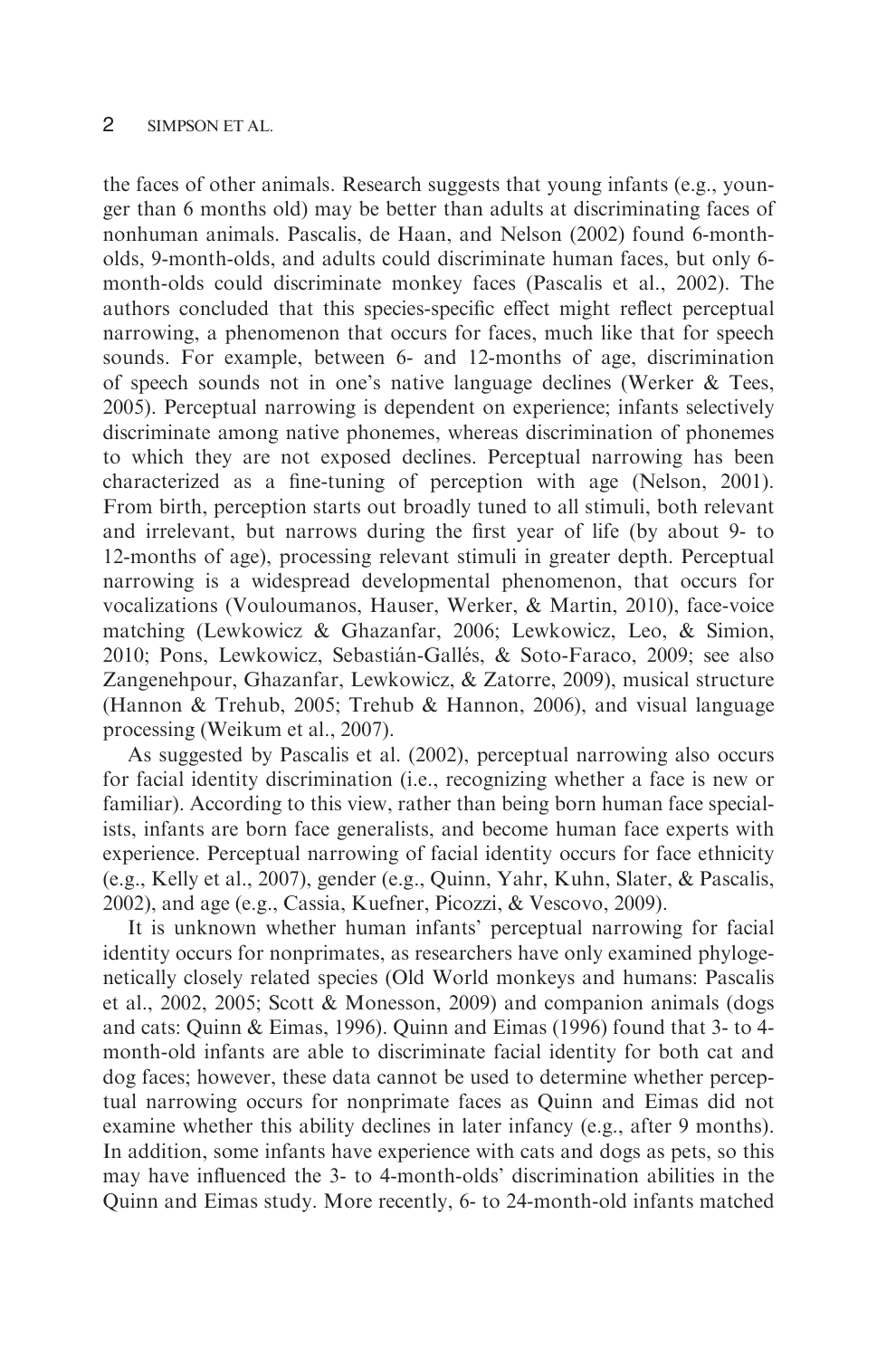emotional dog facial expressions and vocalizations (Flom, Whipple, & Hyde, 2009); however, perceptual narrowing may not have occurred because many infants have experiences with dogs. In addition, faces and voices were matched on the basis of emotional information, not facial identity. Therefore, it remains unknown whether human infants can discriminate facial identity alone for more distantly related species.

The current study examined whether human infants' perceptual narrowing of facial identity occurs for an unfamiliar and phylogenetically more distantly related species: sheep ( $Ovis\ arises$ ). It could be that human infants are born with the ability to discriminate all or some primate faces, but not nonprimate animal faces. To this end, we tested face recognition in 4- to 6-month-olds, 9- to 11-month-olds, and adults, who viewed sheep faces in a passive viewing visual paired comparison (VPC) task (Fagan, 1970). Sheep were chosen because of their phylogenetic distance from humans, being more distantly related than species studied previously. In addition, most infants and adults have very little exposure to sheep faces, relative to human faces or common pets, such as dogs. Moreover, adult sheep vary in their facial characteristics, and sheep can recognize one another using such characteristics (Kendrick, da Costa, Leigh, Hinton, & Peirce, 2001). The present study allowed for a test of whether humans can also recognize sheep based on these facial characteristics.

#### Purpose and predictions

The purpose of the present experiment was to examine differences in how 4- to 6-month-olds, 9- to 11-month-olds, and adults discriminate sheep facial identity in a passive-viewing VPC task. Testing all three age groups in the same manner allowed for direct comparisons among groups. We predicted that 4- to 6-month-olds—who have not yet undergone perceptual narrowing for facial identity—would be able to discriminate sheep faces, as reflected by a novelty preference. In contrast, we predicted that 9- to 11-month-olds and adults would not be able to discriminate sheep faces, as reflected by no visual preferences.

### METHOD

#### Participants

Twenty-six 4- to 6-month-olds (age range = 129–188 days; 17 females), and twenty-six 9- to 11-month-olds (age range  $= 274-458$  days; 14 females), were included in the final data set. All infants were healthy and full-term. Names were found using newspaper birth notices, and families were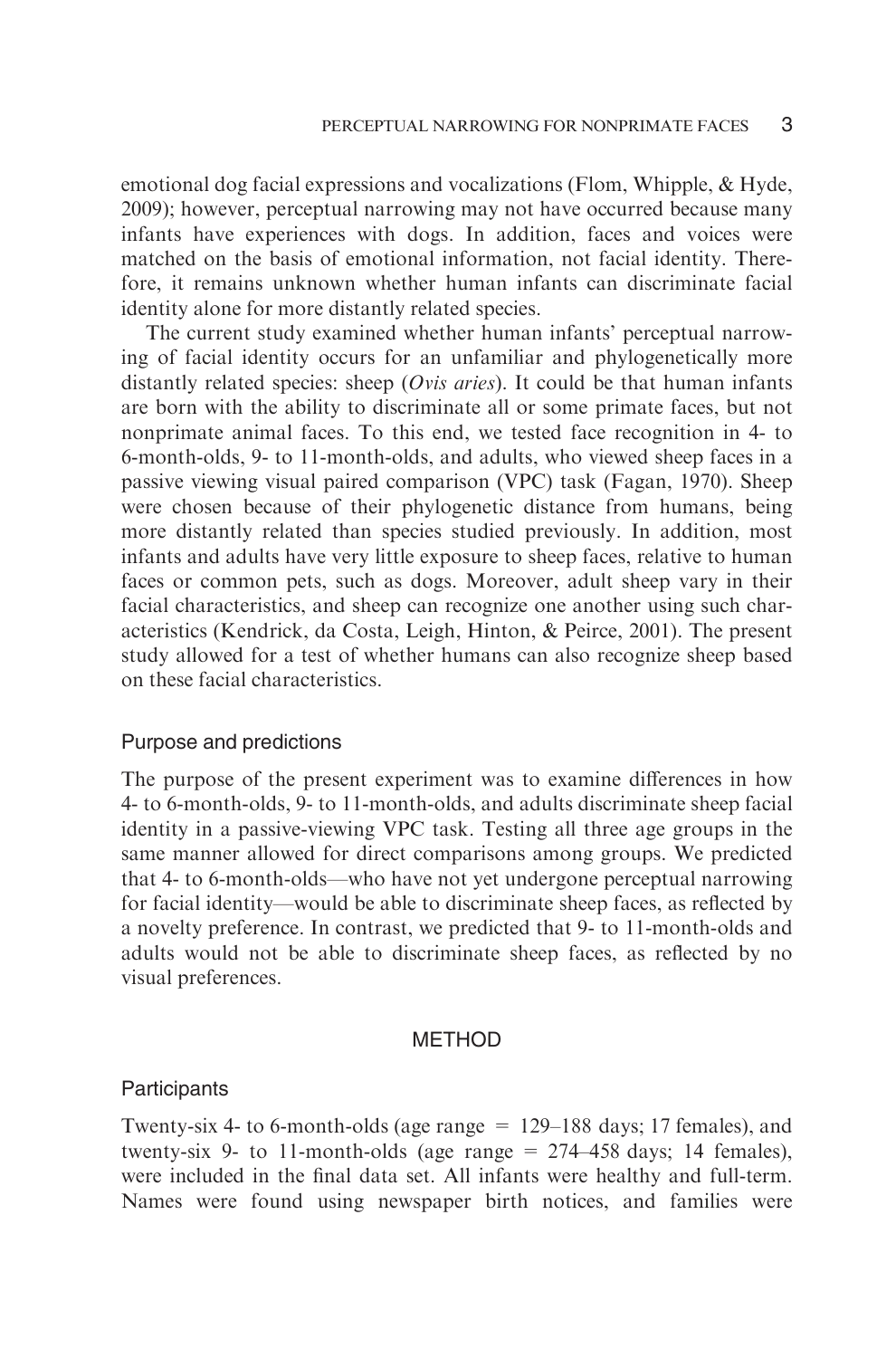contacted by telephone. Twenty-seven adults (age range  $= 19-33$  years; 13 females) were recruited through the research participant pool of a large southern university. These sample sizes do not include five 4- to 6-montholds, who were excluded because of fussiness  $(n = 2)$  or equipment malfunction  $(n = 3)$ , and one 9- to 11-month-old, who was excluded because of fussiness.

## Apparatus

Testing took place within a darkened and quiet room. A  $2.3 \times 1.3$  m black curtain enclosed the area on three sides to prevent distraction. Infants sat in an infant seat or on their parent's lap. All participants were seated 60 cm from the presentation screen (43  $\times$  58 cm). The stimuli were presented using rear projection on an InFocus projector (model LT755; Portland, OR). Each session was recorded using two Panasonic VHS cameras (model AG-188- Proline; Secaucus, NJ). One camera recorded the participant and the other recorded the stimulus presented on the screen. These images were combined using a Videonics Digital Video Mixer (model MX-1; Campbell, CA). Behaviors were coded offline using the Noldus Observer 5.0; Asheville, NC. The stimuli were presented using Inquisit software by Millisecond (http:// www.millisecond.com), version 2.0.61004.7.

## **Stimuli**

Thirty sheep photos were provided by Keith Kendrick et al., 2001 of Cambridge University and were confirmed by Reefmann, Kaszàs, Wechsler, & Gygax (2009) to be neutral expressions. All photos were of different individuals. AdobePhotoshop<sup>™</sup> software (San Jose, CA) was used to center, crop, and adjust the size of all photos to  $400 \times 400$  pixels ( $10^{\circ} \times 16^{\circ}$  on the presentation screen), as well as to adjust the contrast and brightness. Necks, shoulders, and ear tags were removed. All photos were given uniform white backgrounds (see Figure 1).

Prior to each trial, all participants viewed a dynamic centering stimulus (e.g., flashing bull's-eye or cartoon character) that was  $12^{\circ} \times 12^{\circ}$  on the presentation screen, and lasted 1,500 msec.

## Procedure

Each participant was randomly assigned to one of two conditions, each with a different familiar face. First, participants were familiarized with a face through the Continuous Familiarization Technique (Rose, Feldman, & Jankowski, 2002) in which two identical faces were shown, side by side, until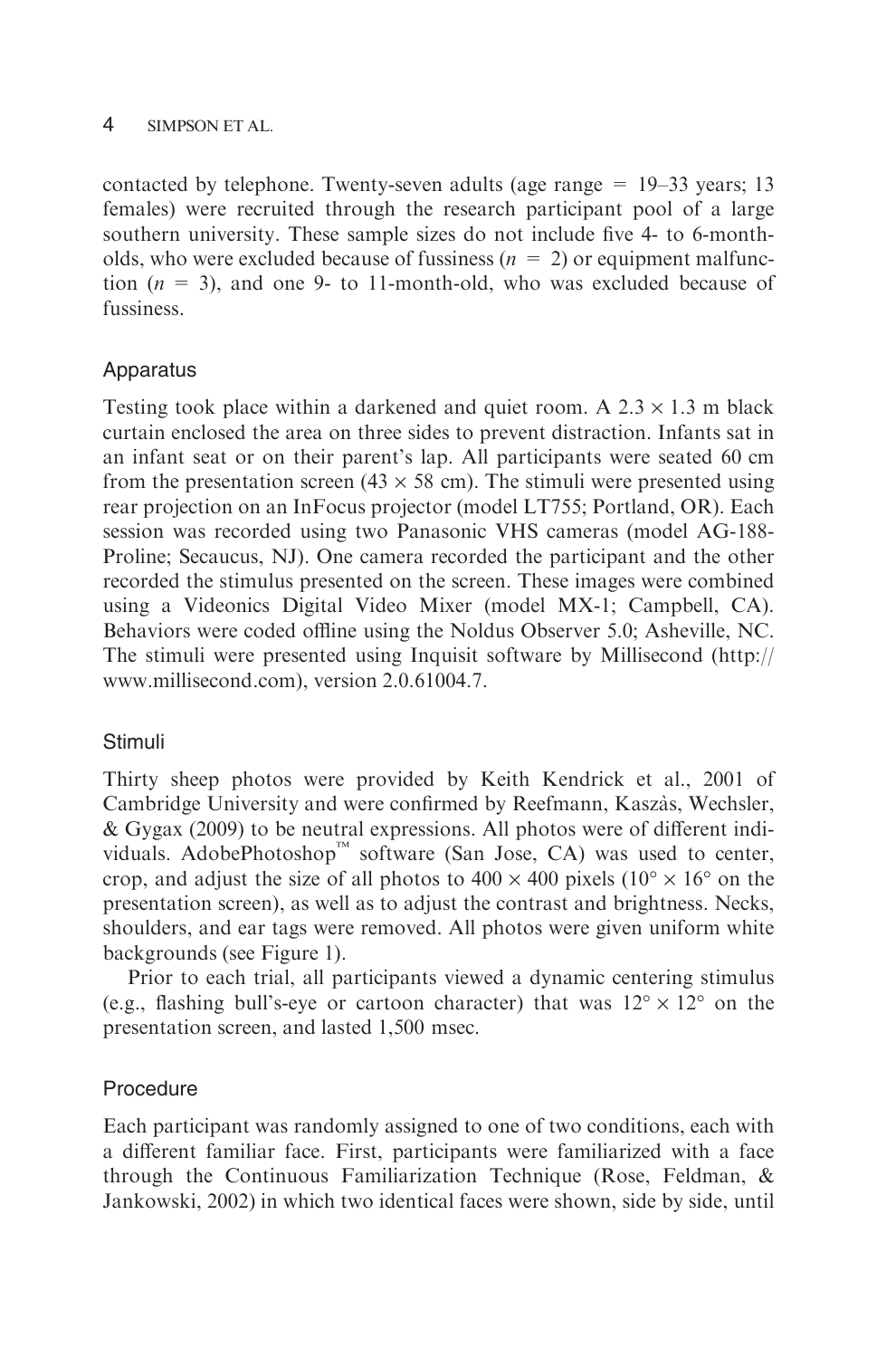

Figure 1 Sample presentation sequence. Participants were first familiarized with a face (familiarization), then viewed a novel and familiar face on 29 subsequent test trials (paired comparison).

the participant accumulated 20 sec of looking to one or both faces (Figure 1). Next, participants viewed 29 paired comparisons, consisting of pairs of faces: One face was the same as that shown in the familiarization phase (i.e., familiar face) and one face was novel. In keeping with other researchers (e.g., Rose et al., 2002), we chose to use 29 test trials so we could examine both the emergence, and the durability, of looking preferences that have been shown to change over the course of numerous test trials in adults (Park, Schimoho, & Shimojo, 2010) and infants (Rose et al., 2002). The 29 novel faces were presented in a random order, and appeared on the right and left with equal probability. Faces remained on the screen until a cumulative looking time of 4 sec was established; between each trial there was a 1,500 msec intertrial interval that included the centering stimulus. Participants' gaze behaviors—durations of looks toward and away from the novel and familiar faces—were coded off-line for analysis. Testing continued until all 29 trials were completed, or until the participant (or parent) wished to end the experiment.

#### Coding training and reliability

All participants' eye movements were coded off-line frame-by-frame (resolution of measurement is 33 msec) from video using the Noldus Observer 5.0. Observers recorded the location (i.e., left face, right face, away) and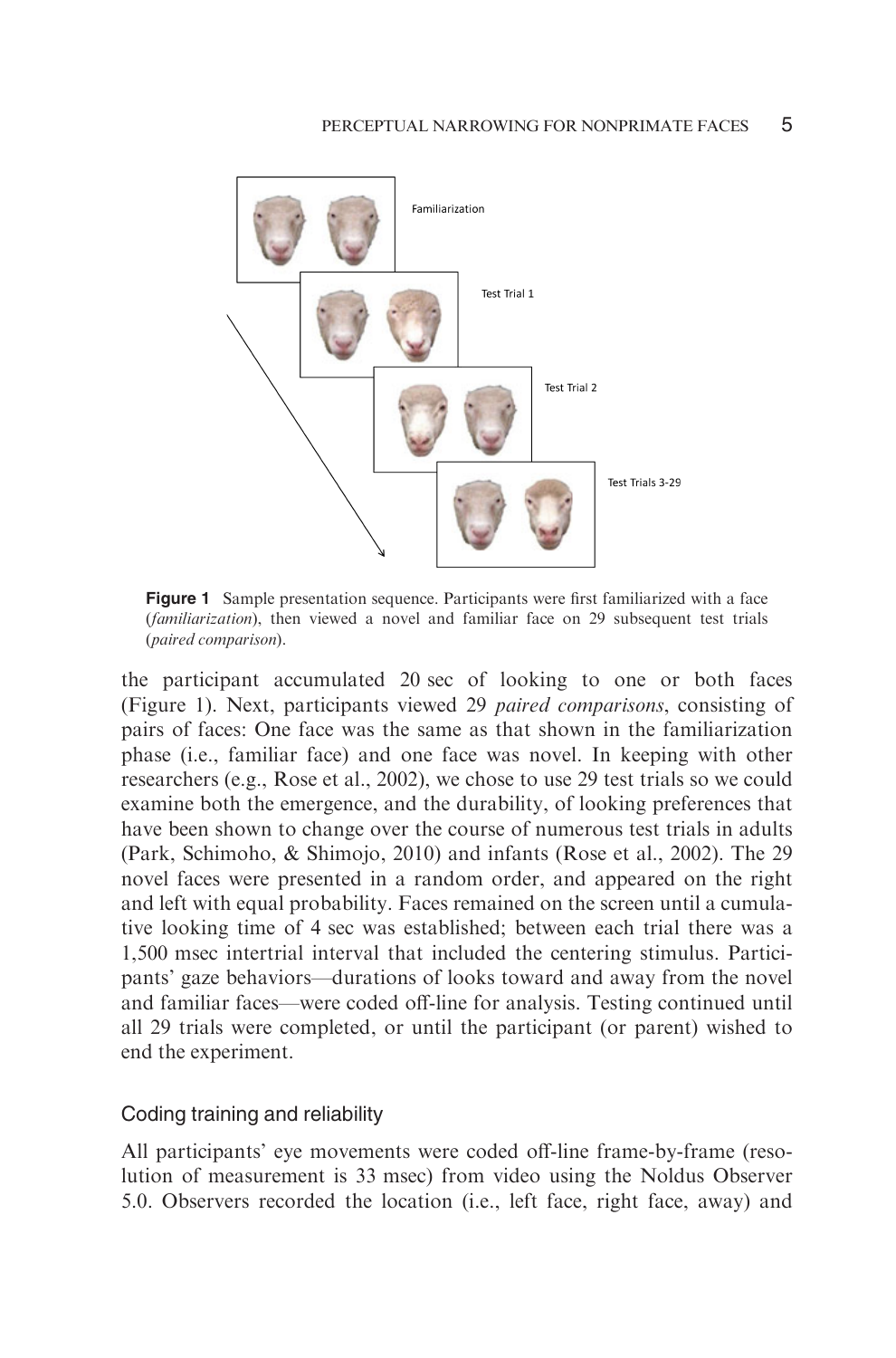duration (i.e., start and stop times) of participants' looks during the familiarization phase and paired comparison test trials. Observers were blind to the location of the familiar and novel faces. Interobserver reliability was assessed for the frequency of the look location for each observer. The average level of agreement among observers was 92% (range 81–97%).

#### RESULTS

A preliminary analysis revealed no gender differences, no effect of the side of the novel face, and no differences across the two familiar faces, so data were collapsed across gender, side of novel face, and familiarization stimulus in subsequent analyses. A one-way analysis of variance (ANOVA) revealed no differences in the total looking time during the familiarization among the three age groups: 4- to 6-month-olds ( $M = 22.8$  sec,  $SD = 9.0$ ), 9- to 11month-olds ( $M = 21.0$  sec,  $SD = 4.6$ ), and adults ( $M = 20.7$  sec,  $SD =$ 1.5),  $F(2, 73) = .90, p = .41$ .

To examine whether participants discriminated the novel and familiar sheep faces, we examined the total amount of time looking to each face type, across the first four test trials. Four test trials were chosen because all of the infants in the sample completed at least this many test trials. In addition, novelty preferences have been found in previous work with as few as two test trials (Pascalis et al., 2002). We conducted a  $3 \times 2$  mixed design ANOVA that examined the within-subjects factor of face type (novel, familiar) and the between-subjects factor of age group (4- to 6-month-olds, 9- to 11 month-olds, adults). We found an interaction between age and face type,  $F(2, 76) = 15.32, p < .001, \eta^2 = .29$ . Paired samples t tests were then conducted for each age group to determine the general patterns of looking during these first four test trials. As depicted in Figure 2, 4- to 6-month-olds show a novelty preference,  $t(25) = 2.57$ ,  $p = .017$ ,  $d = .50$ , preferring to look at novel faces ( $M = 2.75$ ,  $SD = 1.14$ ) over familiar faces ( $M = 2.13$ ,  $SD = .64$ ). In contrast, 9- to 11-month-olds demonstrated no looking preferences,  $t(25) = .16$ ,  $p = .87$ , looking equally long to the novel faces  $(M = 2.40, SD = .78)$  and familiar faces  $(M = 2.36, SD = .61)$ . Adults showed a familiarity preference, whereby they looked longer at the familiar  $(M = 2.65, SD = .54)$  compared to the novel  $(M = 1.67, SD = .54)$  faces,  $t(26) = 5.68, p < .001.$ 

Finally, we examined whether there were overall looking preferences for all trials each participant completed (at least four, but up to 29 trials). A one-way ANOVA revealed that age influenced the proportion of time looking to the novel faces for the entire set of 29 test trials,  $F(2, 77) =$ 10.58,  $p \le 0.001$ ,  $\eta^2 = 0.01$ ; however, follow-up paired comparison t tests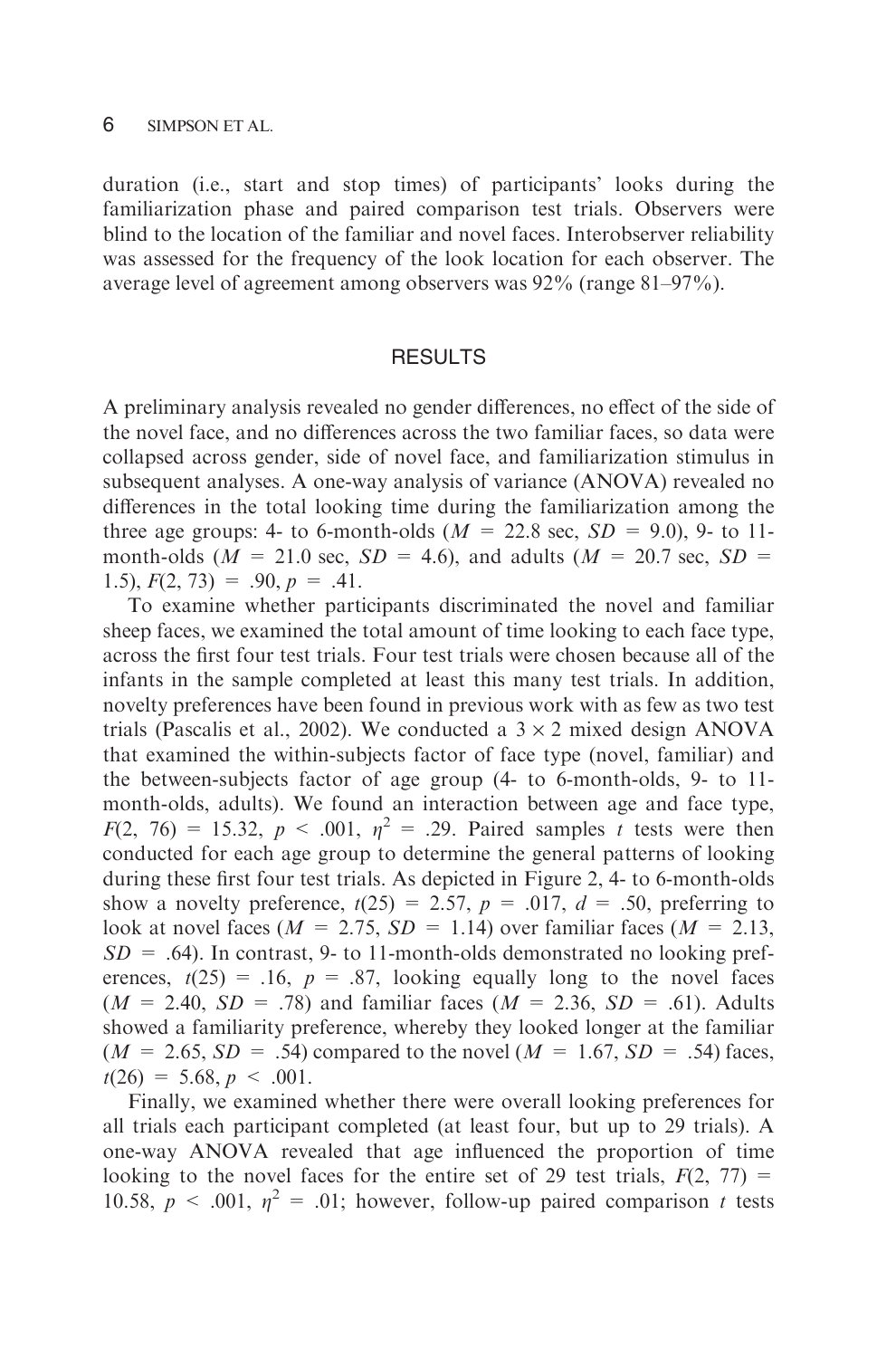

**Figure 2** Mean proportion of time looking to the novel face, out of the total amount of time looking to the faces, for the first four trials. Error bars represent standard error of the mean. Dashed line indicates chance performance (50%).

examining the mean look durations to novel and familiar faces indicated that only adults showed a preference that lasted throughout the entire 29 trials, consistently preferring the familiar face,  $t(26) = 4.42$ ,  $p < .001$ ,  $d = 0.85$ . Neither infant group revealed any overall differences in the proportion of time looking to the novel faces ( $ps > .50$ ) when all trials were included, suggesting that infants' discrimination skills on the first four trials may have faded as more time elapsed since familiarization.

#### **DISCUSSION**

The aim of the current study was to investigate whether infants and adults could discriminate individual faces of a nonprimate species. The results reported here provide evidence that young infants are able to discriminate unfamiliar nonprimate faces, but that this ability declines in the first year, then appears as a familiarity preference in adulthood. Below, we will interpret these data within a perceptual narrowing framework.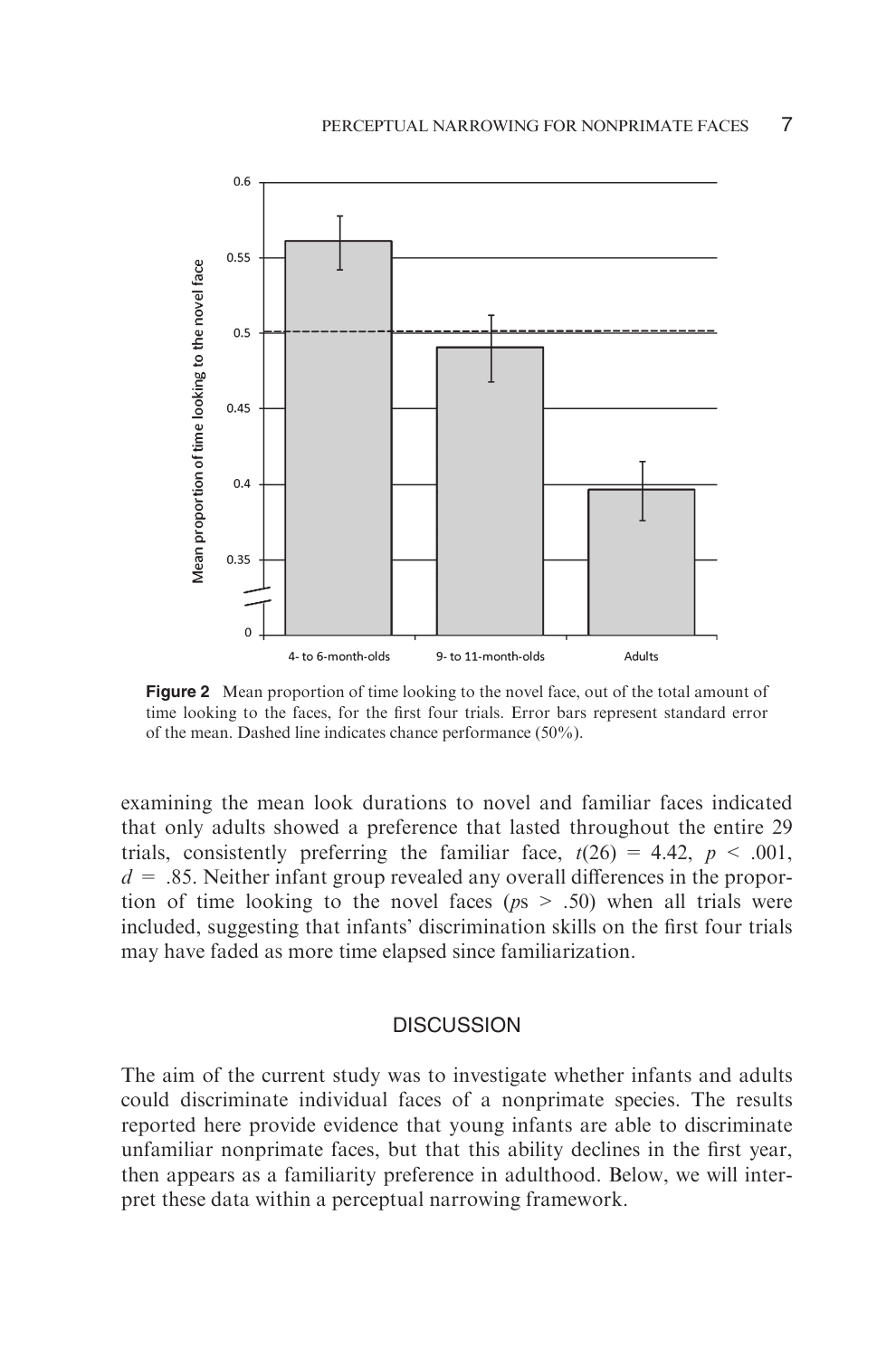#### 8 SIMPSON ET AL.

First, we found that 4- to 6-month-olds demonstrate a novelty preference for sheep faces, which is in line with our predictions, and indicates that young infants have not yet undergone perceptual narrowing. In addition, this finding provides evidence that face discrimination abilities in early infancy (before about 6 months) are even broader than previously thought. That is, not only can young infants discriminate primate faces, and the faces of familiar animals (dogs and cats), but they also have the ability to discriminate the faces of unfamiliar phylogenetically more distantly related (nonprimate) species.

Also consistent with our predictions is the finding that 9- to 11-montholds did not discriminate sheep faces. This is consistent with the developmental pattern of perceptual narrowing, and indicates that older infants have already undergone perceptual narrowing. It is important to keep in mind, however, that older infants' failure to discriminate in the present investigation may be a consequence of their need for a longer familiarization time in order to discriminate. For example, 12-month-olds are able to discriminate monkey faces in a VPC task when familiarized for 40 sec, then tested in trials lasting 10 sec (Flom, 2010). Thus, 9- to 11-month-olds' failure to discriminate may not reflect an inability to discriminate, but rather the fact that discrimination is more challenging at this age. Nonetheless, the fact that discrimination of nonprimate faces is either lacking or especially difficult at this age is still consistent with perceptual narrowing.

Though we predicted adults would show no evidence of discriminating the sheep faces—consistent with Pascalis et al.'s (2002) findings that adults cannot discriminate monkey faces in the VPC task—adults showed a familiarity preference. Such a result is consistent with the idea that adults—who have undergone perceptual narrowing—have more difficulty recognizing animal faces. These results fit with the model presented by Hunter (1988) regarding exploratory behavior, which he proposed follows a consistent pattern throughout development. Specifically, Hunter argued that participants show familiarity preferences for stimuli that are more difficult to discriminate, for which they need longer familiarization times to develop a novelty preference. That is, if the stimulus is not well encoded, participants will exhibit a familiarity preference. As familiarization time increases, preferences shift from the familiar to the novel (for a review see Pascalis  $\&$  de Haan, 2003). In contrast, participants show a novelty preference for more easily discriminated stimuli, for which they need a shorter familiarization time. Hunter's model would lead to the interpretation that adults in the present study were not familiarized for long enough. Though both novelty preferences and familiarity preferences allow us to infer discrimination, these theoretical models argue that the underlying processes behind the two types of discrimination are not the same. Event-related potential work suggests that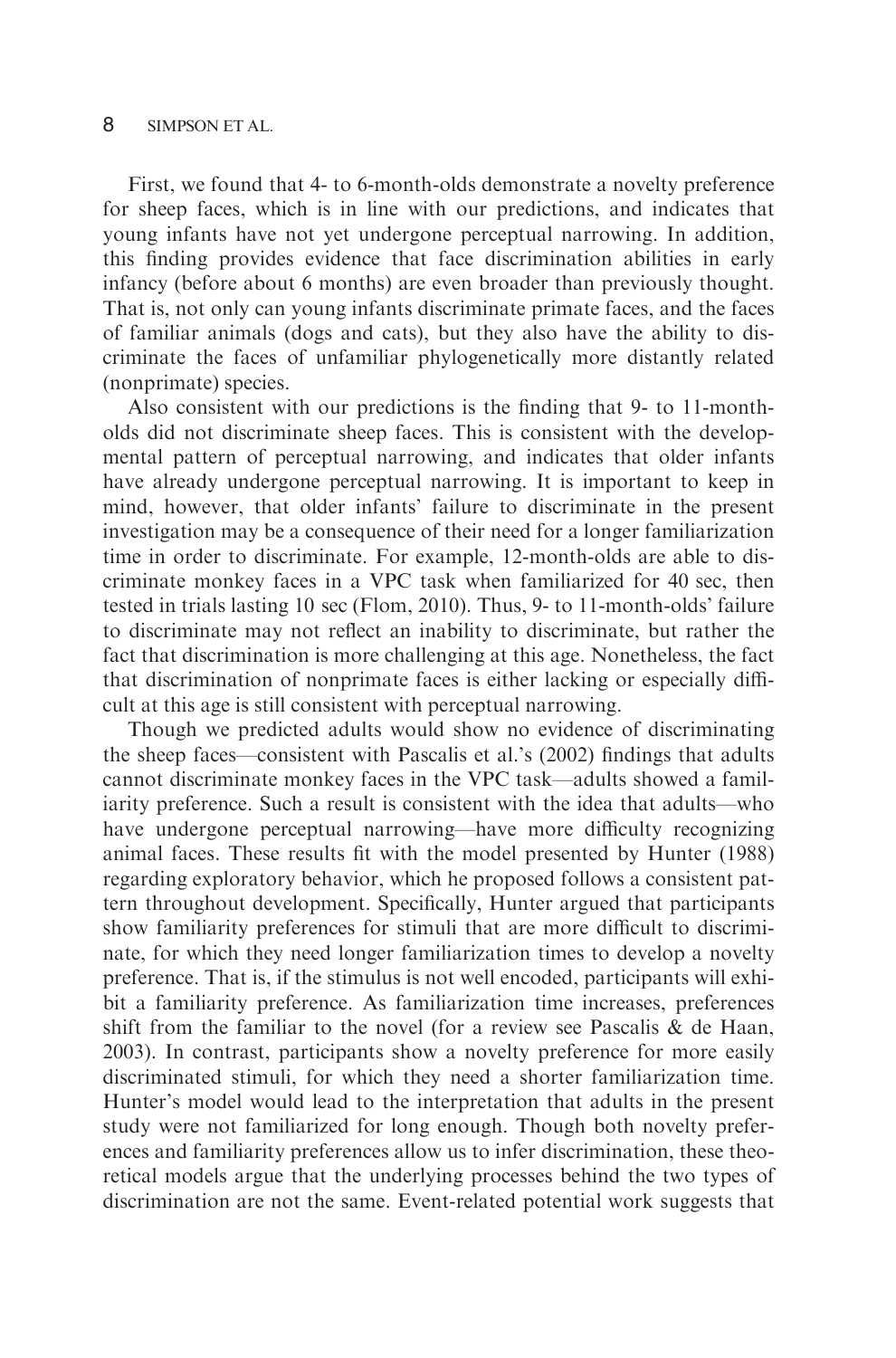there are different neural correlates of novelty and familiarity preferences (for a review see Pascalis & de Haan, 2003). Moreover, while novelty preferences are generally accepted as indicative of declarative or explicit memory, familiarity preferences may indicate residual nondeclarative or implicit memory (Richmond, Colombo, & Hayne, 2007).

Finally, we examined all completed test trials (up to 29) to determine whether looking behavior patterns persisted over time. When all trials were averaged, no preferences for the novel sheep face were observed in either infant group. Thus, the novelty preference demonstrated by the younger infants appears to be somewhat transient; however, this may be because of inattention and disinterest in the photographs over the course of numerous trials, or a fading of the memory of the familiarization stimulus as more time elapsed since familiarization. Adults, in contrast, demonstrated a lasting familiarity preference, that persisted over the course of all 29 test trials. Infants' perceptual narrowing responses seem to be apparent most strongly in the initial response to these stimuli; adults, in contrast, maintained focused attention for a greater number of trials.

Two possible explanations exist for the differential discrimination of different species that has been found in the present investigation, as well as in previous work. One possibility is that there are differences in the way that human and animal faces are recognized; this is the most common interpretation of the data (e.g., Pascalis et al., 2002; Scott & Monesson, 2009; Scott, Pascalis, & Nelson, 2007; Sugita, 2008). A single prototype primate face may subserve face recognition for all primate faces, but this system is not employed for nonprimate faces (Campbell, Pascalis, Coleman, Wallace, & Benson, 1997).

Another possibility is that differential discrimination across species is because of different amounts of interindividual variability within each species. Variability in facial features is not equivalent across species (Simpson, Varga, Frick, & Fragaszy, 2010); therefore, better discrimination for any given species may simply be because of the fact that those faces are more heterogeneous. In other words, apparent differences in face discrimination across species may be because of uncontrolled interstimulus perceptual (physical) variance. Consequently, comparisons among conditions that differ concurrently in species and in interstimulus perceptual variance are difficult to interpret (Knebel, Toepel, Judry, le Coutre, & Murray, 2008).

Additional work must test which of these possibilities best accounts for previous findings. By systematically varying aspects of human and animal faces—such as the feature spacing or head contours—we can determine if equivalent variations in faces across species are distinguished at equal rates across development. Such a test would also allow an examination of what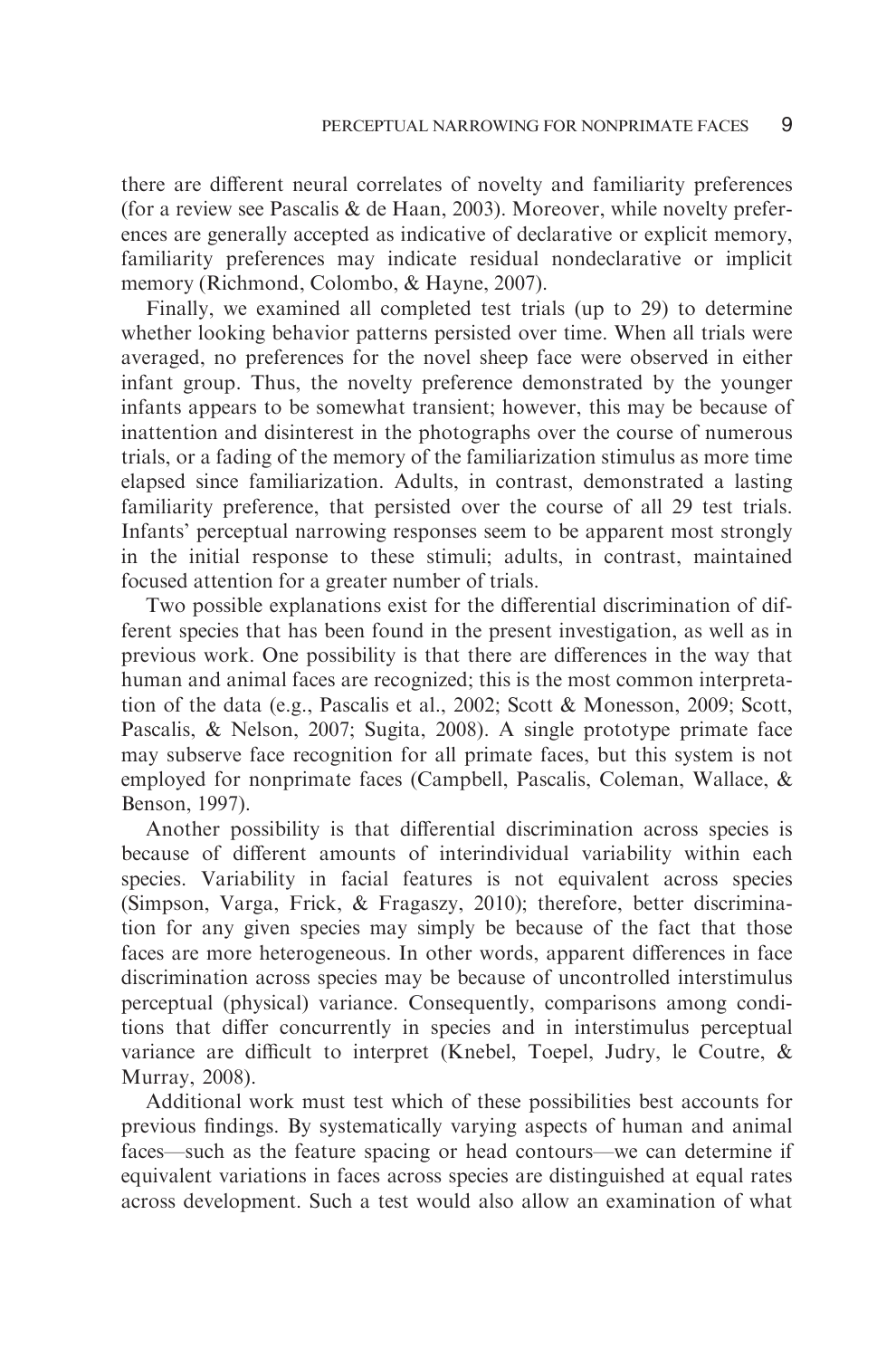#### 10 SIMPSON ET AL.

strategies individuals of different ages use to discriminate faces, and whether these strategies vary as a function of the species viewed.

#### ACKNOWLEDGMENT

This research was supported in part by the J. William Fanning Fellowship and Dissertation Completion Award from the University of Georgia Graduate School.

#### **REFERENCES**

- Campbell, R., Pascalis, O., Coleman, M., Wallace, S. B., & Benson, P. J. (1997). Are faces of different species perceived categorically by human observers? Proceedings of the Royal Society of London B, 264, 1429–1434.
- Cassia, V. M., Kuefner, D., Picozzi, M., & Vescovo, E. (2009). Early experience predicts later plasticity for face processing. Psychological Science, 20, 853–859.
- Fagan, J. F. (1970). Memory in the infant. Journal of Experimental Child Psychology, 9, 217– 226.
- Flom, R. (2010, March). Twelve-month-olds' discrimination of monkey faces: Evidence for perceptual narrowing? Poster session presented at the International Conference on Infant Studies, Baltimore, MD. Abstract retrieved from http://icis2010.isisweb.org/schedule/ dayview.cfm?code=3
- Flom, R., Whipple, H., & Hyde, D. (2009). Infants' intermodal perception of canine (Canis familairis) facial expressions and vocalizations. Developmental Psychology, 45, 1143–1151.
- Hannon, E. E., & Trehub, S. E. (2005). Tuning in to musical rhythms: Infants learn more readily than adults. Proceedings of the National Academy of Sciences, 102, 12639–12643.
- Hunter, M. A. (1988). A multifactor model of infant preferences for novel and familiar stimuli. Advances in Infancy Research, 5, 69–95.
- Kelly, D. J., Quinn, P. C., Slater, A. M., Lee, K., Ge, L., & Pascalis, O. (2007). The other-race effect develops during infancy: Evidence of perceptual narrowing. Psychological Science, 18, 1084–1089.
- Kendrick, K. M., da Costa, A. P., Leigh, A. E., Hinton, M. R., & Peirce, J. W. (2001). Sheep don't forget a face. Nature, 414, 165–166.
- Knebel, J., Toepel, U., Judry, J., le Coutre, J., & Murray, M. M. (2008). Generating controlled image sets in cognitive neuroscience research. Brain Topography, 20, 284–289.
- Lewkowicz, D. J., & Ghazanfar, A. A. (2006). The decline of cross-species intersensory perception in human infants. Proceedings of the National Academy of Sciences, 103, 6771–6774.
- Lewkowicz, D. J., Leo, I., & Simion, F. (2010). Intersensory perception at birth: Newborns match nonhuman primate faces and voices. Infancy, 15, 46-50.
- Nelson, C. A. (2001). The development and neural basis of face recognition. *Infant and Child* Development, 10, 3–18.
- Park, J., Schimoho, E., & Shimojo, S. (2010). Roles of familiarity and novelty in visual preference judgments are segregated across object categories. Proceedings of the National Academy of Sciences, Early Edition. http://www.pnas.org/cgi/doi/10.1073/pnas. 1004374107